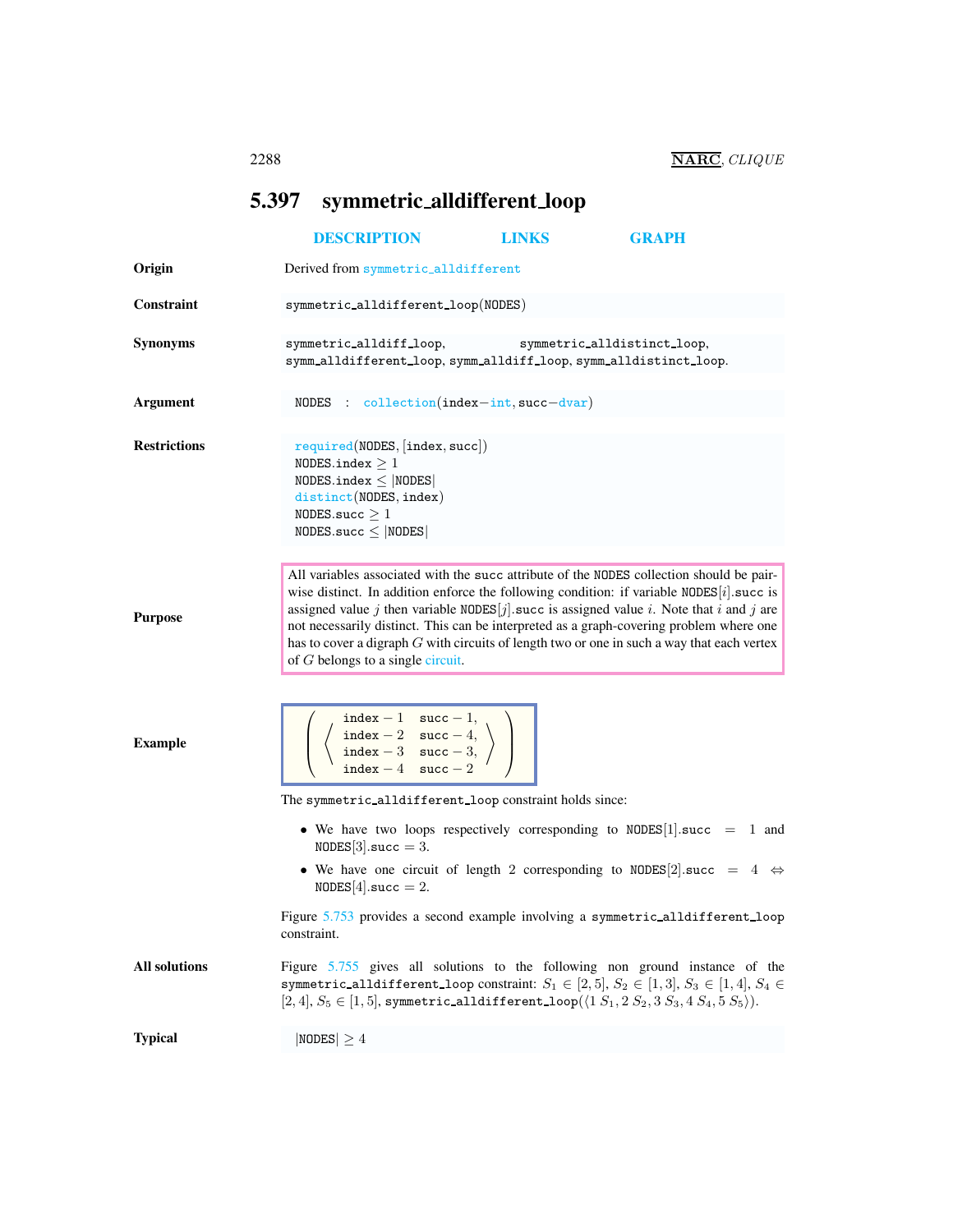

<span id="page-1-0"></span>Figure 5.753: (A) Magic square Duerer where cells that belong to a same cycle are coloured identically by a colour different from grey; each cell has an *index* in its upper left corner (in red) and a *value* (in blue). (B) Corresponding graph where there is an arc from node  $i$  to node  $j$  if and only if the value of cell  $i$  is equal to the index of cell  $j$ . (C) Collection of nodes passed to the symmetric alldifferent loop constraint: the four self-loops of the graph correspond to the four grey cells of the magic square such that the value of the cell (in blue) is equal to the index of the cell (in red).



- perfect  $(g, f)$ -matchings in a non-bipartite graph derived from the domain of the variables of the constraint where  $g(x) = 0$ ,  $f(x) = 1$  for vertices x which have a self-loop, and  $g(x) = f(x) = 1$  for all the remaining vertices. A *perfect*  $(g, f)$ *matching*  $M$  of a graph is a subset of edges such that every vertex  $x$  is incident with the number of edges in  $M$  between  $g(x)$  and  $f(x)$ .
- Second, Gallai-Edmonds decomposition [179, 150] allows to find out all edges that do not belong any perfect  $(g, f)$ -matchings, and therefore prune the corresponding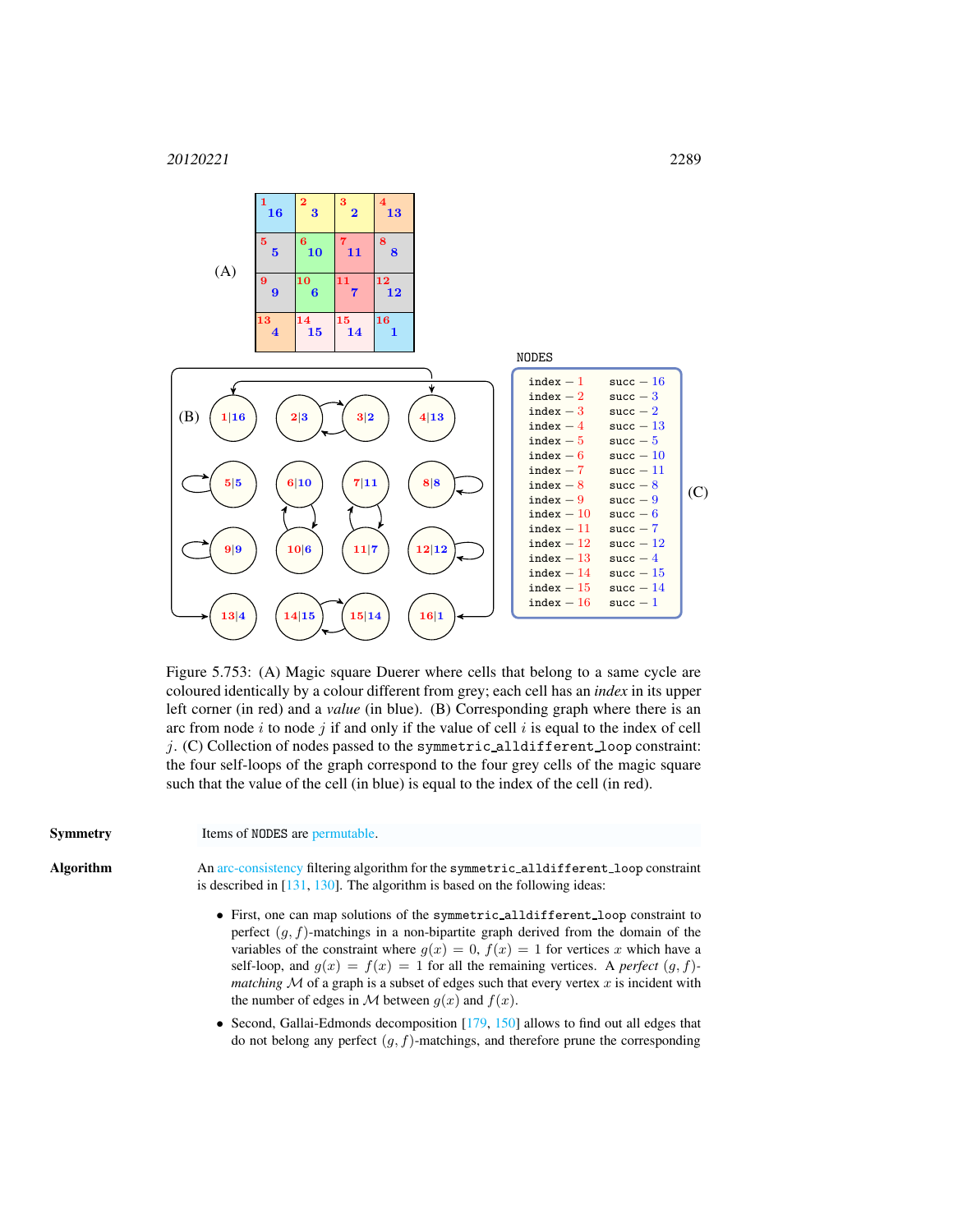

Figure 5.754: All solutions corresponding to the non ground example of the symmetric alldifferent loop constraint of the All solutions slot; the index attribute is displayed as indices of the succ attribute and self loops are coloured in red.

variables.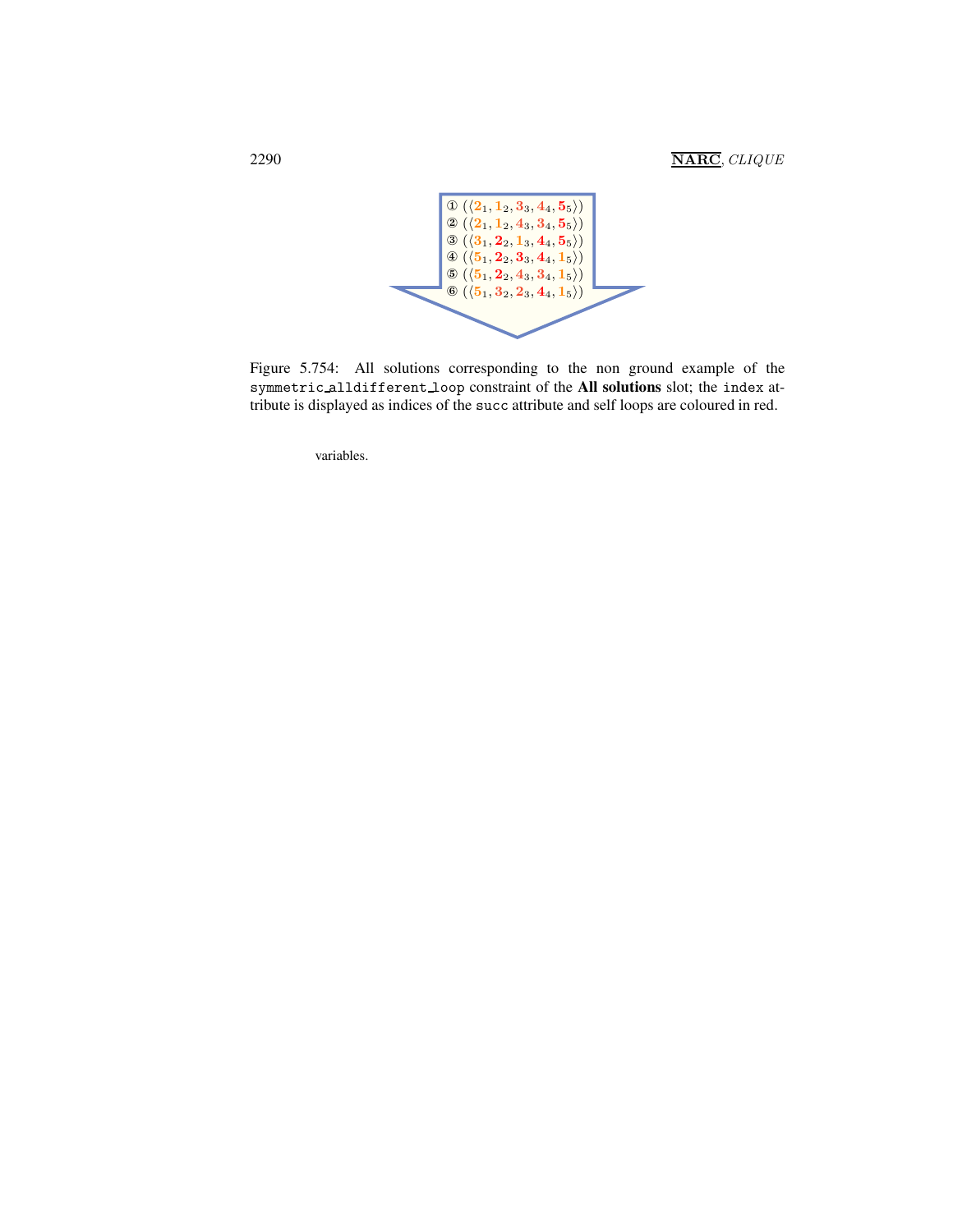<sup>20120221</sup> 2291

## Counting

| Length $(n)$   2   3   4                                          |  |  |  |  | 10 |
|-------------------------------------------------------------------|--|--|--|--|----|
|                                                                   |  |  |  |  |    |
| Number of solutions for symmetric_alldifferent_loop: domains $0n$ |  |  |  |  |    |



Solution density for symmetric alldifferent loop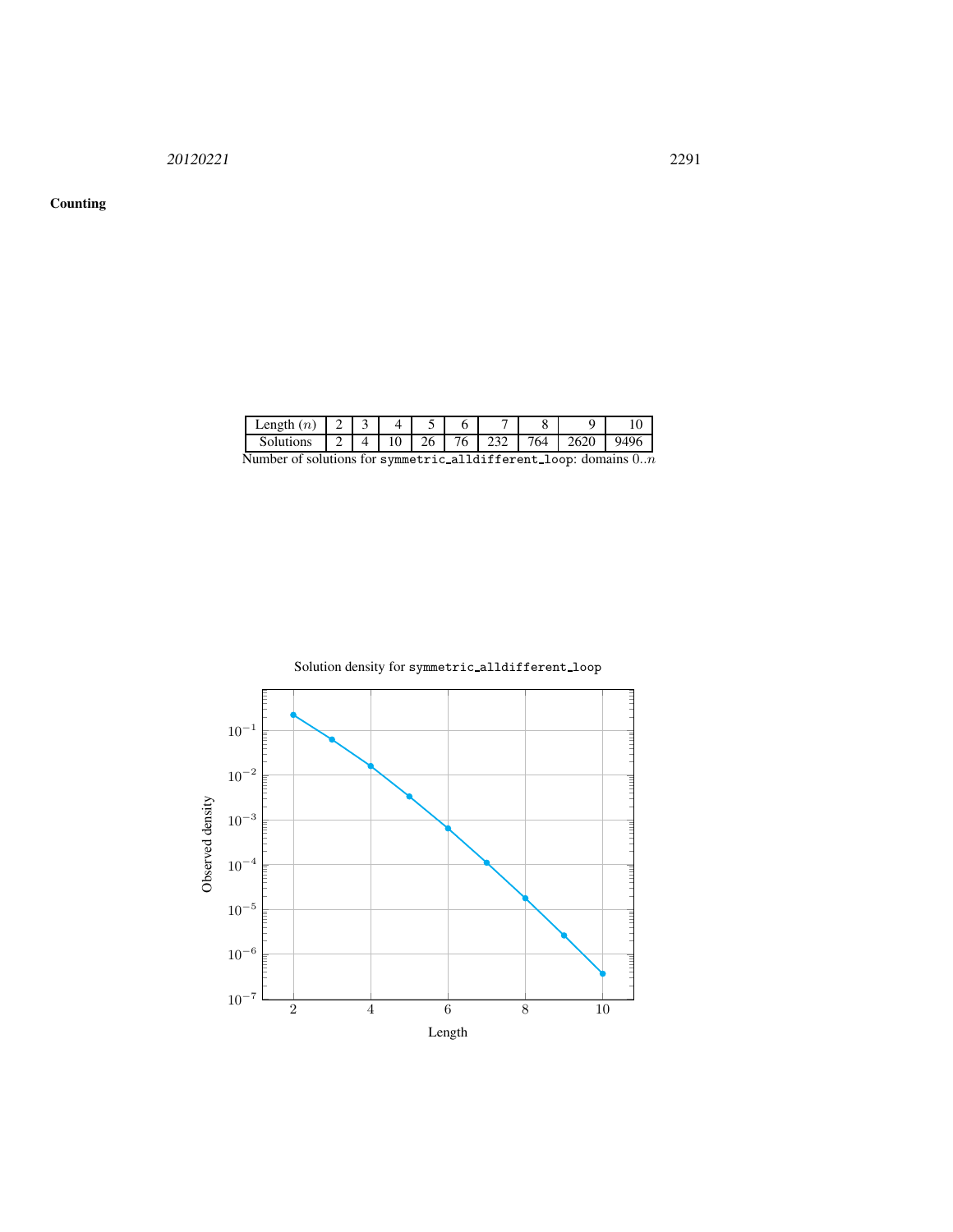

| Solution density for symmetric_alldifferent_loop |  |
|--------------------------------------------------|--|
|                                                  |  |

<span id="page-4-0"></span>

| See also           | <b>implied by: symmetric_alldifferent.</b>                                     |  |  |  |
|--------------------|--------------------------------------------------------------------------------|--|--|--|
|                    | implies: twin.                                                                 |  |  |  |
|                    | implies (items to collection): lex_alldifferent.                               |  |  |  |
| <b>Keywords</b>    | <b>characteristic of a constraint:</b> all different, disequality.             |  |  |  |
|                    | <b>combinatorial object:</b> permutation, involution, matching.                |  |  |  |
|                    | <b>constraint type:</b> graph constraint, graph partitioning constraint.       |  |  |  |
|                    | final graph structure: circuit.                                                |  |  |  |
|                    | <b>modelling:</b> cycle.                                                       |  |  |  |
| Cond. implications | symmetric_alldifferent_loop(NODES)<br>implies permutation (VARIABLES : NODES). |  |  |  |